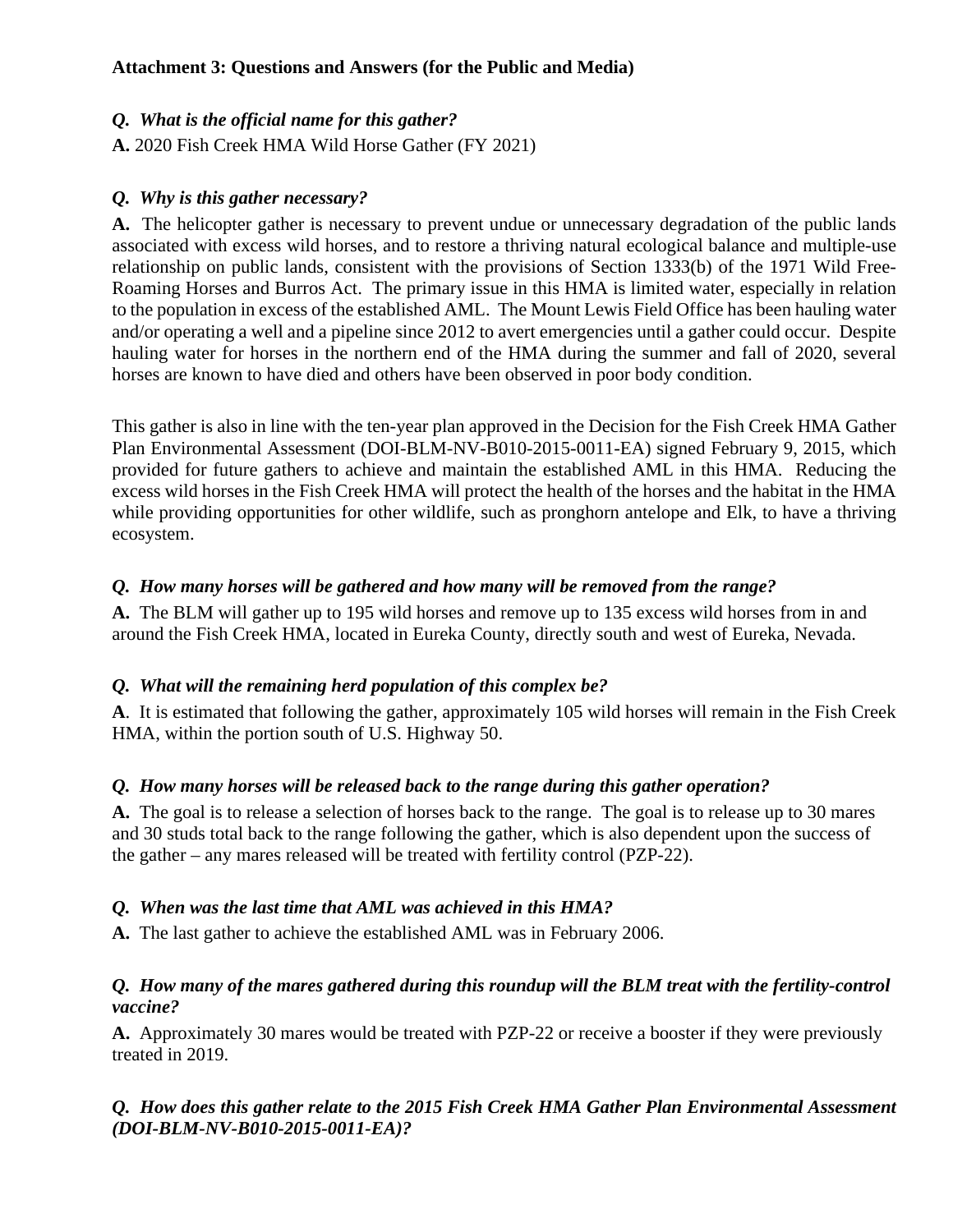**A.** The 2015 EA included a Proposed Action that would include an initial gather in 2015 to capture and remove a specified number of horses while applying fertility control to a number of mares and releasing them back to the range.

The EA also include analysis for gathers and population growth suppression that could be implemented within the Fish Creek HMA and areas outside of the HMA over the next ten years. The EA included the intention for the BLM to return to the Fish Creek HMA at future intervals to continue to remove excess horses and implement fertility control in order to eventually achieve the AML and maintain that AML.

The 2020 gather is consistent with the 2015 EA and Decision as a subsequent operation to the 2015 gather. Following the 2020 gather, the post gather population should be close to or at the low range of AML or within the AML range.

The 2015 Fish Creek EA and Decision can be viewed here: https://eplanning.blm.gov/eplanningui/project/42687/510.

### *Q. Why is the BLM removing horses that appear to be or are in good condition?*

**A.** The BLM gathers horses with different body conditions, including some that appear to be or are in good condition. The agency pro-actively gathers excess animals from overpopulated herds to prevent worst-case scenarios. In the case of the Fish Creek HMA, supplemental waters that normally would not be operational had been utilized since 2012 in addition to water hauling in order to keep the population healthy in the face of limited water, extreme drought and overpopulation.

### *Q. Has any research been done to study the Fish Creek horses with curly coats or the genetics?*

**A.** During the 2015 gather operation, 168 hair samples were collected from mares and studs that were slated to be released back to the range following the gather. These samples were sent to Texas A&M for Ancestral Genetics Analysis. Once the analysis was complete, the BLM received back a report for each horse sampled which the top three genetic similarities. Once those results were tallied the breed that appeared most frequently was the Garrano, which is a breed from Portugal followed closely by the Galiceno, which is a breed from northern Spain that is closely related to the Garrano. The genetics report also noted high genetic variation and likely mixing from adjacent HMAs.

The BLM also collected extra hair samples from curly horses that would be released back to the range, which are currently being studied in the process of determining the specific mutations that cause the curly traits and where they originate. Research is ongoing at this time.

# *Q. What are the horses from the Fish Creek HMA like? What should I expect if I adopt one?*

**A.** The Fish Creek horses are generally a smaller to mid-sized wild horse averaging 14-14.2 hands in height. They are somewhat stocky in build with good muscling and strong bones. There are a variety of colors with a strong prominence of roan colors and grays. Other colors include bay, brown, black, sorrel and palomino.

Feedback to the BLM about adopted Fish Creek horses has been positive. Several horses from the Fish Creek HMA were high bid winners at the Northern Nevada Correctional Center adoption events since 2015, and trainers there have commented that these horses have a "good mind".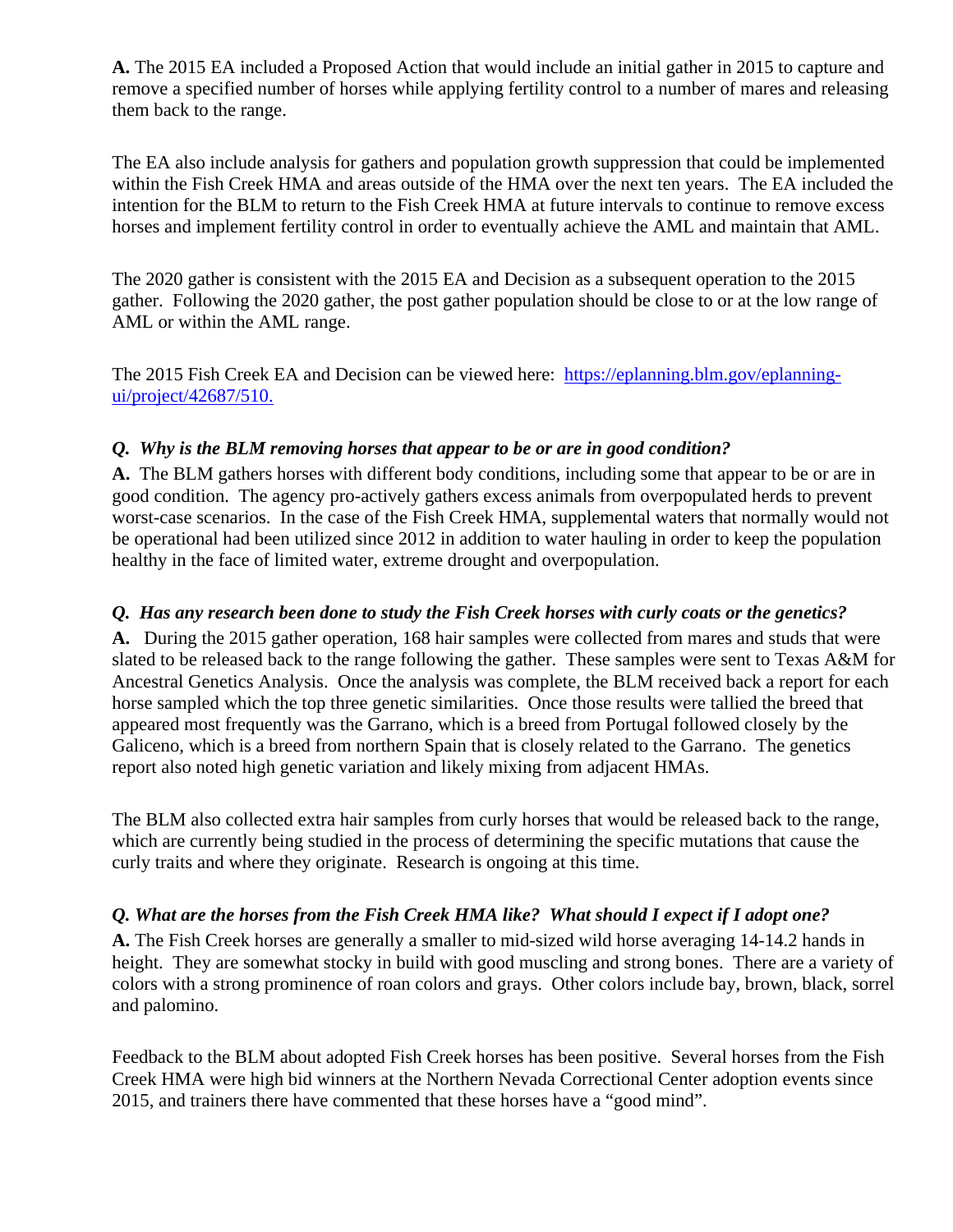

Wild horses in the Fish Creek HMA, July 25, 2019.

# *Q. Is there livestock grazing in this area?*

**A.** Yes. The Fish Creek HMA overlaps portions of four livestock grazing allotments, both cattle and sheep. Livestock use complies with the grazing system outlined in the final multiple use decisions, agreements and term permit conditions that provide for periodic rest and deferment of key range sites. Most of the livestock use in this area occurs during the winter months. In recent years, several of the permittees have taken non-use for conservation and protection of the public lands. The non-use has been due to a number of factors including and other than the overpopulation of wild horses on the range.

# *Q. Is the BLM removing horses to make room for more cattle grazing?*

**A.** No.The BLM carries out removal of wild horses and burros from public rangelands to ensure rangeland and animal health and in accordance with land-use plans developed in an open, public process. These land-use plans are the means by which the BLM carries out its core mission, which is to manage the land for multiple uses while protecting the land's resources. Authorized livestock grazing on BLM-administered lands has declined by nearly 50-percent since the 1940s; actual (as distinguished from authorized) livestock grazing on public rangelands has declined by 30-percent since 1971.

# *Q. Does the wild horse overpopulation impact wildlife and plants?*

**A.** Common wildlife species within the Fish Creek HMA include coyote, black-tail jackrabbit, desert cottontail, bobcat, and numerous raptors, reptiles and other small mammal species. Mule deer, elk and pronghorn antelope are common big game species in the area. Currently, the overabundant population of wild horses is adversely affecting valuable habitat needed to support both wildlife and wild horses.

Wild horses often graze the same area repeatedly throughout the year. Forage plants in those areas receive little rest from grazing pressure. Continuous grazing by wild horses does not allow plants sufficient time to recover from grazing impacts. Such overgrazing results in reduced plant health, vigor, reproduction, and ultimately to a loss of native forage species from natural plant communities. Over time, this greatly diminishes habitat quality as abundance and the long-term production of desired plant communities is and will continue to be compromised. If wild horse populations are not controlled in this area, forage utilization will exceed the capacity of the range. Large expanses of rangeland in the Fish Creek HMA are degraded due to historic over use by wild horses and livestock and current heavy use by the overpopulation of wild horses. Large areas of formerly perennial plants have been replaced by annual mustard and halogeton, and trailing is extensive in core areas leading to limited water sources.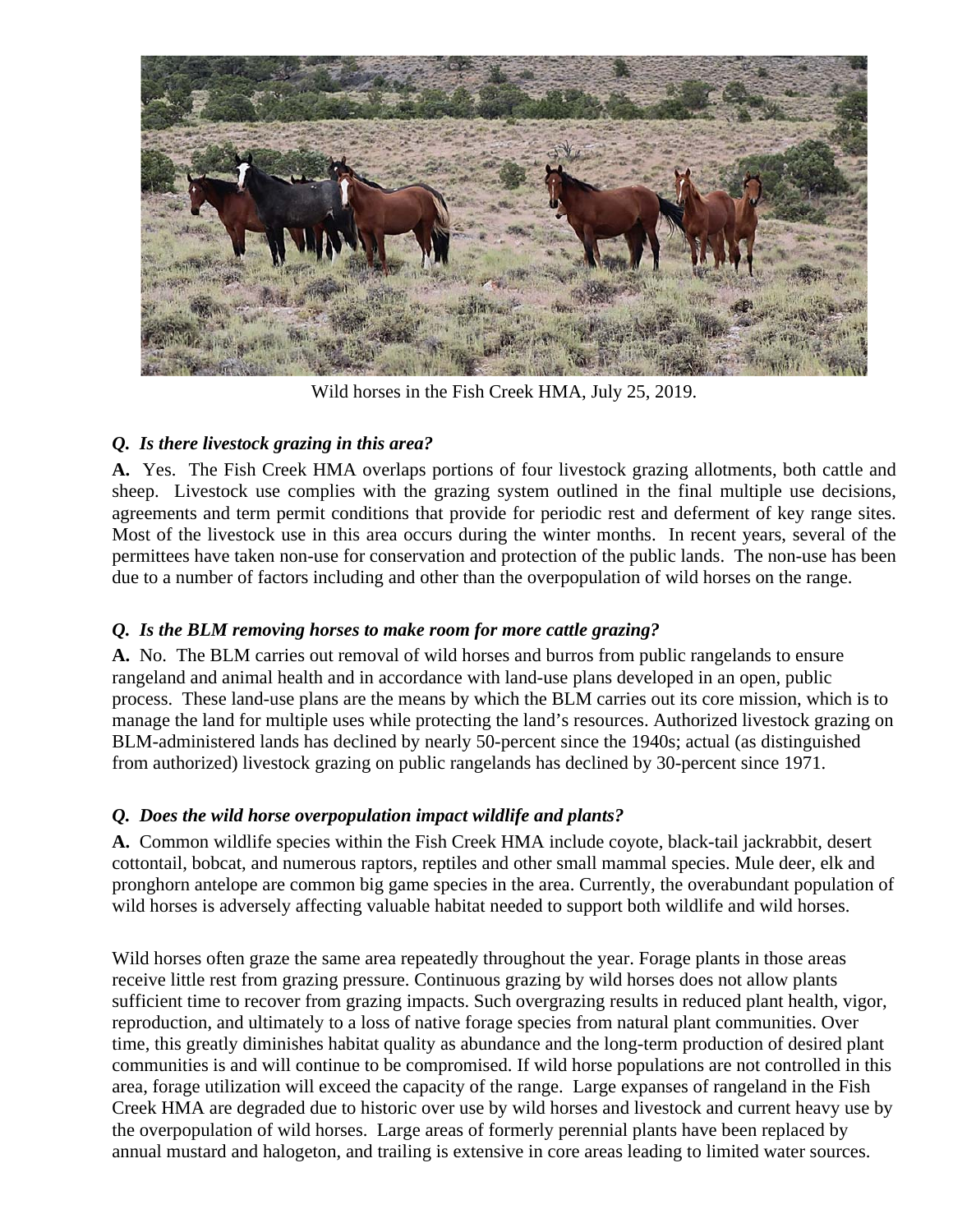### *Q. What are some of the effects of wild horse overpopulation on Threatened and Endangered Species?*

**A.** Maintaining the existing wild horse over-population, which would increase with each successive foal crop, (approximately 17-22% annually in the Fish Creek HMA) would result in continued and increasing impacts to threatened, endangered and sensitive species and their habitats. Upland habitats would continue to see locally heavy levels of utilization associated with wild horse use, in which areas of heavy use would continue to expand as wild horse populations continue to grow. Continued heavy grazing would occur on spring meadow systems and springs adversely effecting habitat important to the Greater Sage grouse as well as a host of other species.

# *Q. Why is the BLM removing horses when, as of July 2020, there is already nearly 47,000 animals in holding?*

**A.** The BLM must remove thousands of wild horses and burros from the range each year to protect public lands from the environmental impacts of herd overpopulation – such as soil erosion, sedimentation of streams, and damage to wildlife habitat.

Although the BLM tries to place as many removed animals as possible into private care through adoption or sales, the public's demand for adoptable wild horses has declined sharply over the last 10 plus years, leaving the federal agency in the unsustainable position of gathering excess horses while its holding costs spiral upward.

# *Q. How much will this gather cost?*

**A.** The BLM will calculate costs at the end of the gather.

# *Q. Where do the removed horses go?*

**A.** Excess wild horses, removed from the 2019 Fish Creek HMA gather, will be shipped to the Bruneau Off Range Corrals located southeast of Boise, Idaho where they will be prepared for the BLM's adoption and sales programs or long-term holding facilities located in Midwestern pastures.

# *Q. What veterinary treatment will the removed horses receive?*

**A.** The horses will be aged (based on the condition of their teeth), de-wormed, vaccinated, blood-tested (for Equine Infectious Anemia), and freeze-marked (marked with a cold brand).

# *Q. Will there be any designated public observers at the trap site?*

**A.** Yes. Once gather operations have begun, those wanting to view gather operations must call the Fish Creek gather hotline nightly at (775) 861-6700 to receive specific instructions on each days' meeting location and time.

A PAO will meet the public each morning at a specified location to escort them to the gather sites. Limitations will only be imposed to ensure safety and accomplishment of the mission. A "Know before You Go" handout will also be posted on the BLM website so observers are adequately prepared for the conditions on the gather sites.

# *Q***.** *How far, in relation to the trap site, are the horses and foals being herded?*

**A.** That will be determined by the Lead COR and the contractor but varies depending on health of the animals, terrain and weather.It is anticipated that most groups will be gathered from under 10 miles away from trap sites. The COR and on site APHIS Veterinarian will observe and monitor the horses as they are gathered and make appropriate determinations on travel distances and speeds.